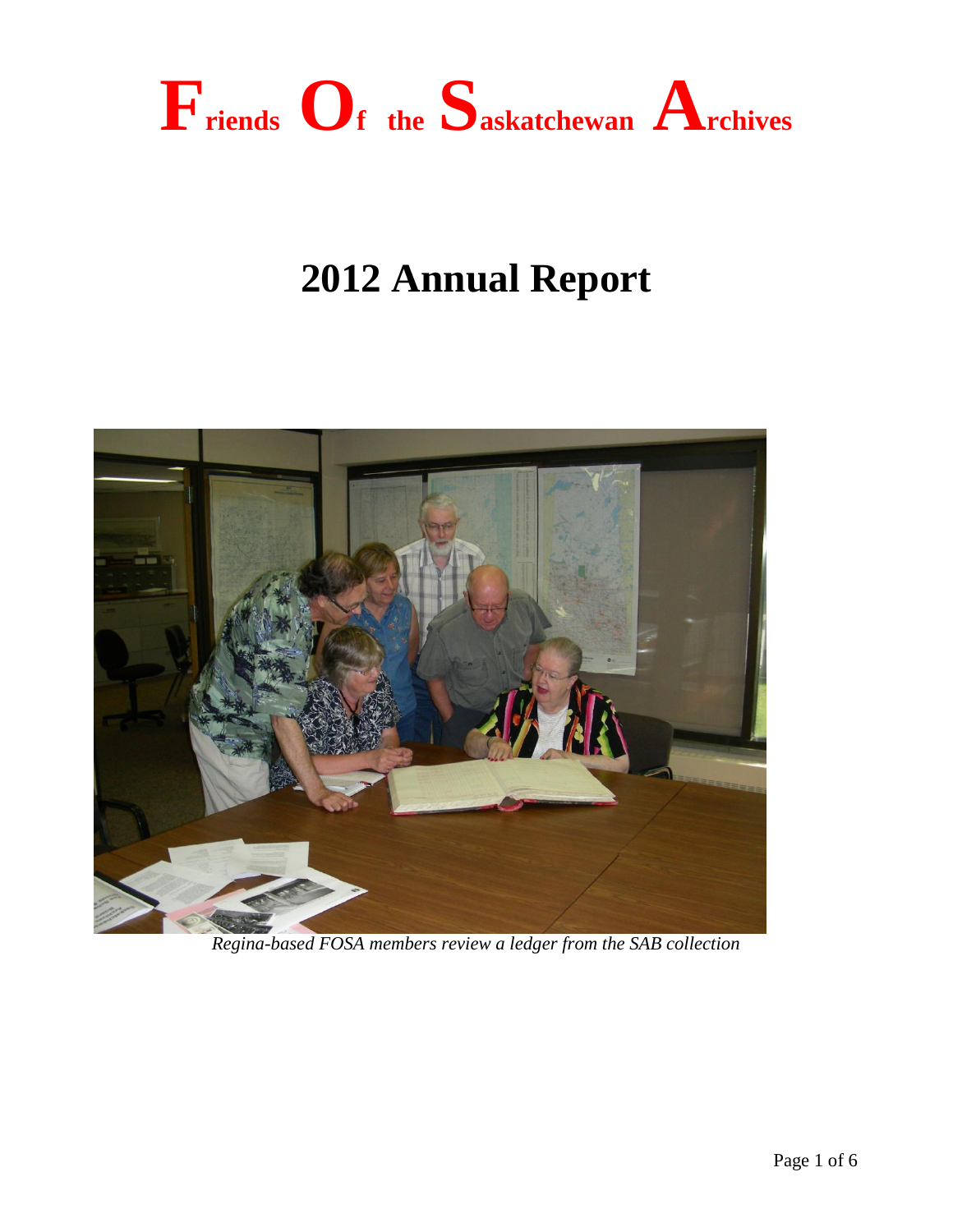## **Genesis:**

In mid-2011 the Saskatchewan Archives Board launched its Friends of the Saskatchewan Archives (FOSA).

The Friends consist of interested individuals from across the province and throughout Canada wishing to support the Archives through volunteer work, advocacy, promotional activities and social events. Meetings are conducted in both Regina and Saskatoon, and communication with members living outside these two centres is primarily by mail and e-mail. The Regina-based members initiated regular bi-monthly meetings in 2012; the Saskatoon-based members are still in the formative stage, and plan to initiate meetings in 2013.

## **Organizational Structure:**

The Regina-based group has chosen not to establish a formal structure at this time, and communicate with Saskatchewan Archives staff through a Liaison person. In 2012 this was Celeste Rider, who also chaired the meetings. The Archives, in turn, appointed Frank Korvemaker as the SAB Liaison person in Regina, and Nadine Charabin as the SAB Liaison person in Saskatoon.

For 2012, meeting facilities were provided at both the Saskatoon and Regina offices of the Saskatchewan Archives, as was limited administrative support, including secretarial services for recording meeting minutes, reproduction of the FOSA brochure, and postage.

#### **Achievements:**

For the Regina-based Friends, much of the year was devoted to exploring the mandate of FOSA, and the kinds of activities with which members wish to participate. In addition, several specific projects were considered and initiated.

## **Volunteer Work:**

• Regina Photo Project – This project helps the SAB to upgrade the textual information documented in the photographic collection. FOSA members systematically review the photos to identify discrepancies in the data entered into the SAB's database, and subsequently made available on the Archives' website. During the year the contents of 3,600 photo envelopes were reviewed by the Friends.



*A selection of photos from the SAB collection, including Holy Trinity Anglican Church, Stanley Mission*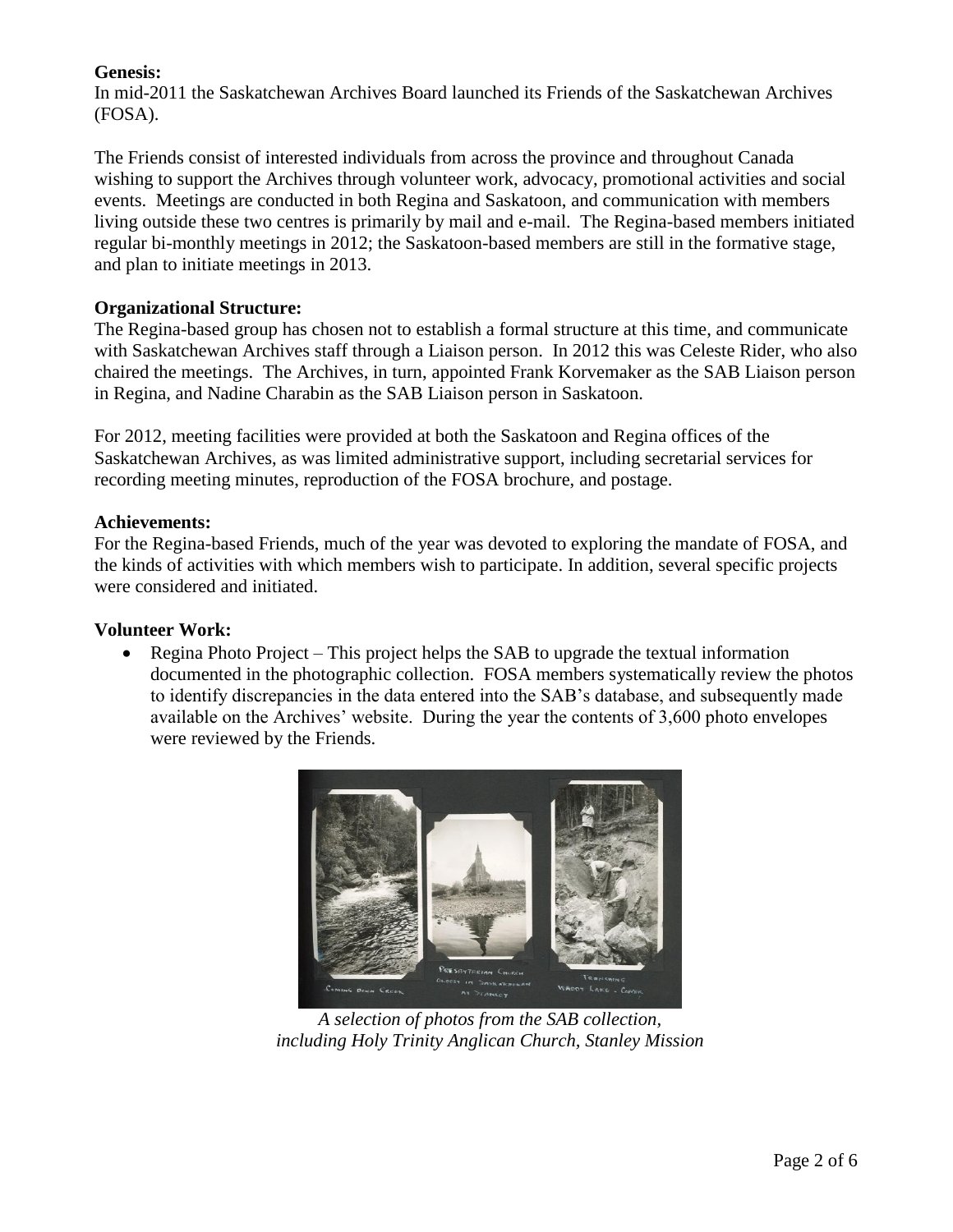Cummins Map Indexing Project – Although some of the Cummins Maps have been scanned and are available on the Internet (see:

[http://www.rootsweb.ancestry.com/~canmaps/Cummins/index.html\)](http://www.rootsweb.ancestry.com/~canmaps/Cummins/index.html) this project is designed to provide a detailed index to all of the names that appear on these maps. Such an index will be especially useful to Reference Staff and researchers looking for a specific name, not just knowing the location of the land with which that person might be associated. Although the project concept is ideal for FOSA members living outside Regina or Saskatoon, implementation during 2012 was problematic as it required more SAB staff involvement than could be practically provided. The project will be reviewed in 2013 to determine if a modified version might be more viable.



• School Registers Inventory Project – This project will focus on identifying the location of all school registers within the SAB collection, as well as the teachers who maintained the registers. A Guide to the project was developed, and active entries are slated to commence in 2013. As most of the registers are located in Regina, this project will be primarily undertaken in the Regina office of the SAB, but can also be adapted for implementation at the Saskatoon office.

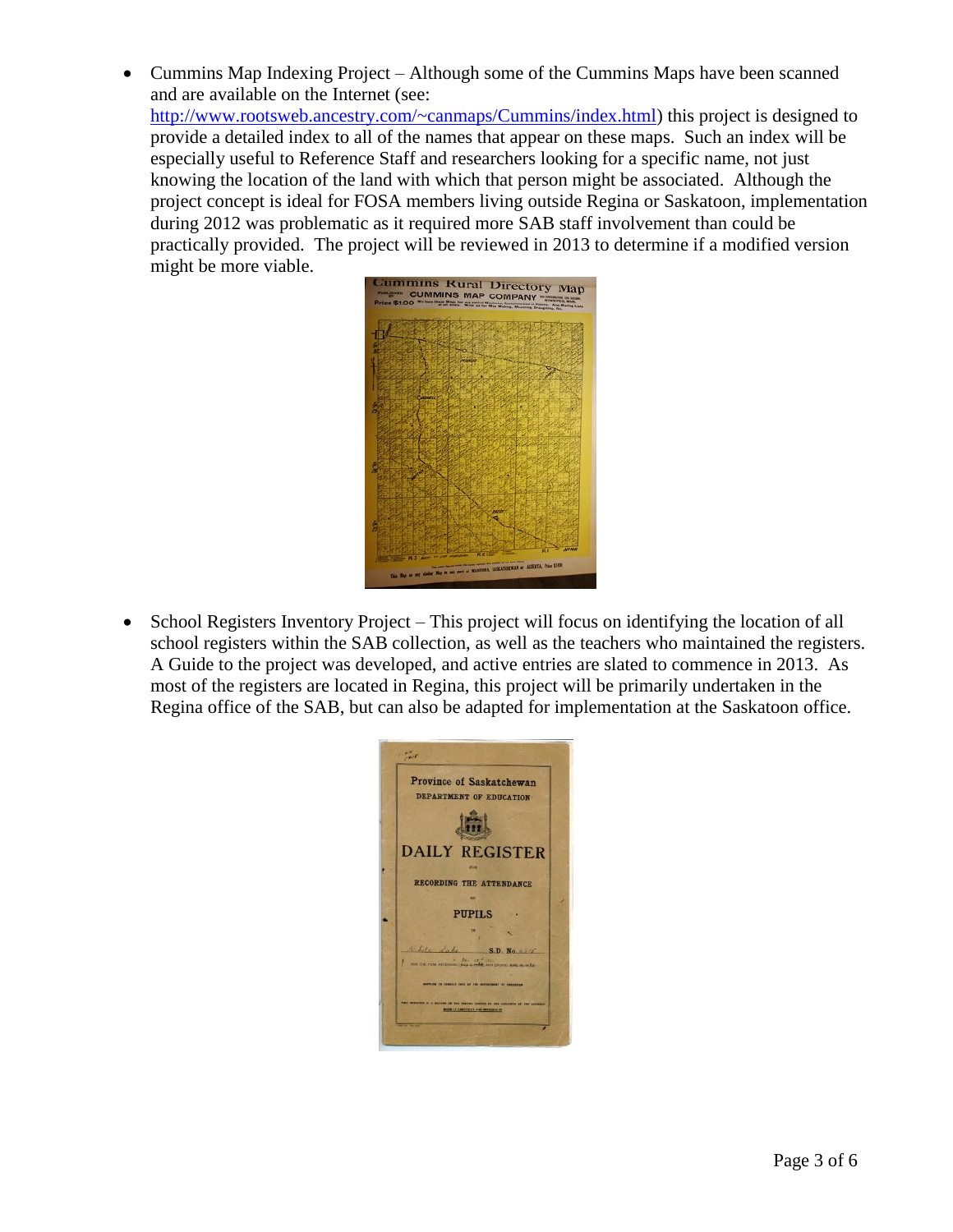• The Saskatoon Outreach Photograph and Documents Project - The Saskatoon office of the SAB enlists the aid of the Friends to locate interesting photographs and documents for use in various outreach projects. This included photos that are unidentified or under-identified in the SAB collection. Some of these were subsequently posted on the website, and visitors to the site were encouraged to help identify the image or names of people featured.



*Unidentified Saskatchewan town.*

## **Advocacy:**

- $\bullet$  Federal funding cuts to LAC A letter was sent to Minister James Moore (responsible for Library and Archives Canada), expressing concern about the federal cuts to the national archives budget. A cc was sent to all Saskatchewan Members of Parliament.
- Affect of provincial budget on SAB operation A letter was sent to Minister Nancy Heppner expressing concern about the lack of adequate funding for the SAB, which effectively translated into a cut in funding.

#### **Promotional Activities:**

- Brochure development Regina-based members prepared a brochure for general distribution by mail and at various SAB and FOSA events. It will also be posted on the website
- Website enhancement FOSA maintains a page on the SAB's website. The content was modified in 2012, including the addition of an edited version of minutes for the Regina-based meetings.
- Communications Strategy Some of the Regina-based members initiated development of a communications strategy for FOSA. A questionnaire was sent out, but the return was insufficient to develop a cohesive plan. Therefore, this activity will continue into 2013.
- Seniors Involvement Several options were explored for making seniors aware of FOSA and the kinds of projects and activities which we undertake. The Saskatchewan Seniors Mechanism and the Superannuated Teachers of Saskatchewan were two groups identified as organizations to which FOSA should make presentations in 2013. The latter might be especially interested in working on the School registers Project.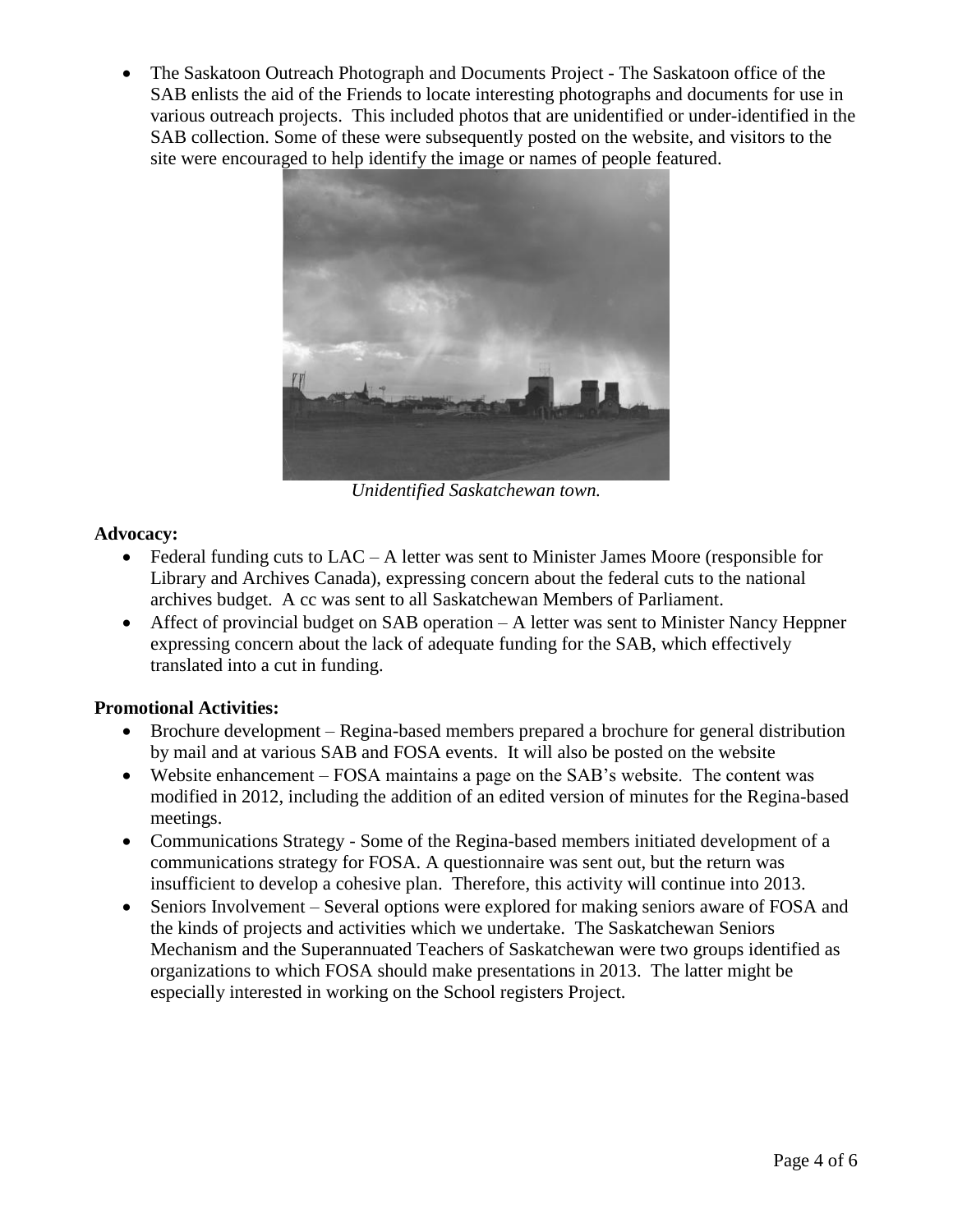## **Social Events:**

• SAB Website launch – FOSA members participated in the launch of the SAB's revitalized website during Archives Week in February, 2012. Members welcomed guests, solicited new memberships, and helped make the event a social success.



*FOSA member Gord Goddard checks out the new SAB Website*

 Christmas Social – The Regina-based Friends decided to merge its annual November meeting with a Christmas social, and enjoyed the first of these in 2012. Everyone contributed to the refreshments, and ended the year on a very positive note.

#### **Mysteries:**

Where is Berlin, Saskatchewan?



The first of a series of mysteries was initiated. These are designed to help resolve questions relating to records in the Saskatchewan Archives collection, and complement the work undertaken by the Saskatoon-based members working on the SAB Blog. In this first mystery, Friends were asked to help unravel the true location for several photos taken by Kyle Simpson somewhere along the Canadian Northern Railway around 1910, and identified as Berlin, Sask. As no such community was apparently every established, members undertook their own research and provided various suggestions. Ultimately, the mystery was resolved, and the CNoR railway siding near Maidstone, called Birling, was deemed to be the correct name.